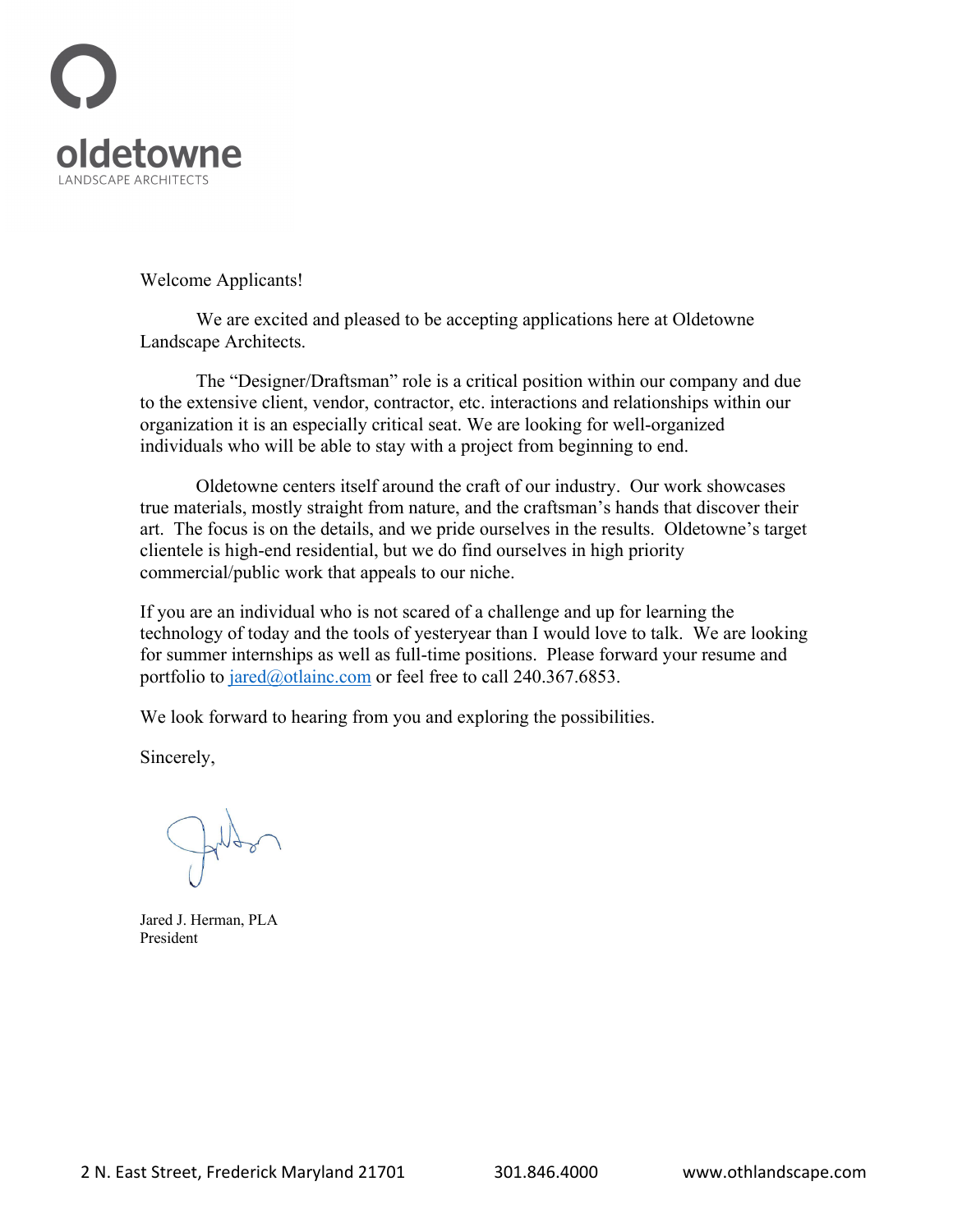

# **SCOPE OF WORK & EXPECTATION OF DUTIES**

### **LANDSCAPE DESIGNER/DRAFTSMAN**

**Summary:** The goal of this position is to design and build client projects with the same branding and style Oldetowne represents.

#### **I. Duties and Responsibilities**

The Design Process is in nature a dynamic and subjective process and in being so is difficult to capture its responsibilities and steps throughout the process. While we understand and celebrate that everyone might have their own way of ending at the same result it is expected that Landscape Designers shall:

- o Serve as a client correspondence throughout the term of projects
- o Be responsible for projects full path beginning with basemap development and ending with installation oversight.
- o Maintain a cohesive design narrative and format to the style and brand of Oldetowne
- o Maintain a professional appearance and atmosphere

#### **II. Accountability and Position Role**

Landscape Designers work along side all other positions in the team.

This position is an associate position in the company and requires the coordination and cooperation with:

- o Clients and Client Representatives
- o Project Managers, Project Foreman, and Crew Leaders
- o Vendors and Sub-Contractors
- o Professional Service Providers *(Engineers, Surveyors, etc.)*

#### **III. Skills, Qualifications, And Educational Requirements**

Landscape Designers are required to have:

- o Business/equivalent degree; or high school diploma with multiple years of design experience
- o Knowledge in AutoCAD preferred or other design software
- o Knowledge in SketchUP preferred or other 3D design software
- o Knowledge in Lumion preferred or other high performance rendering engines
- o Knowledge and ability to portray and represent ideas graphically
- o Knowledge of plant material
- o Knowledge of building practices and their materials